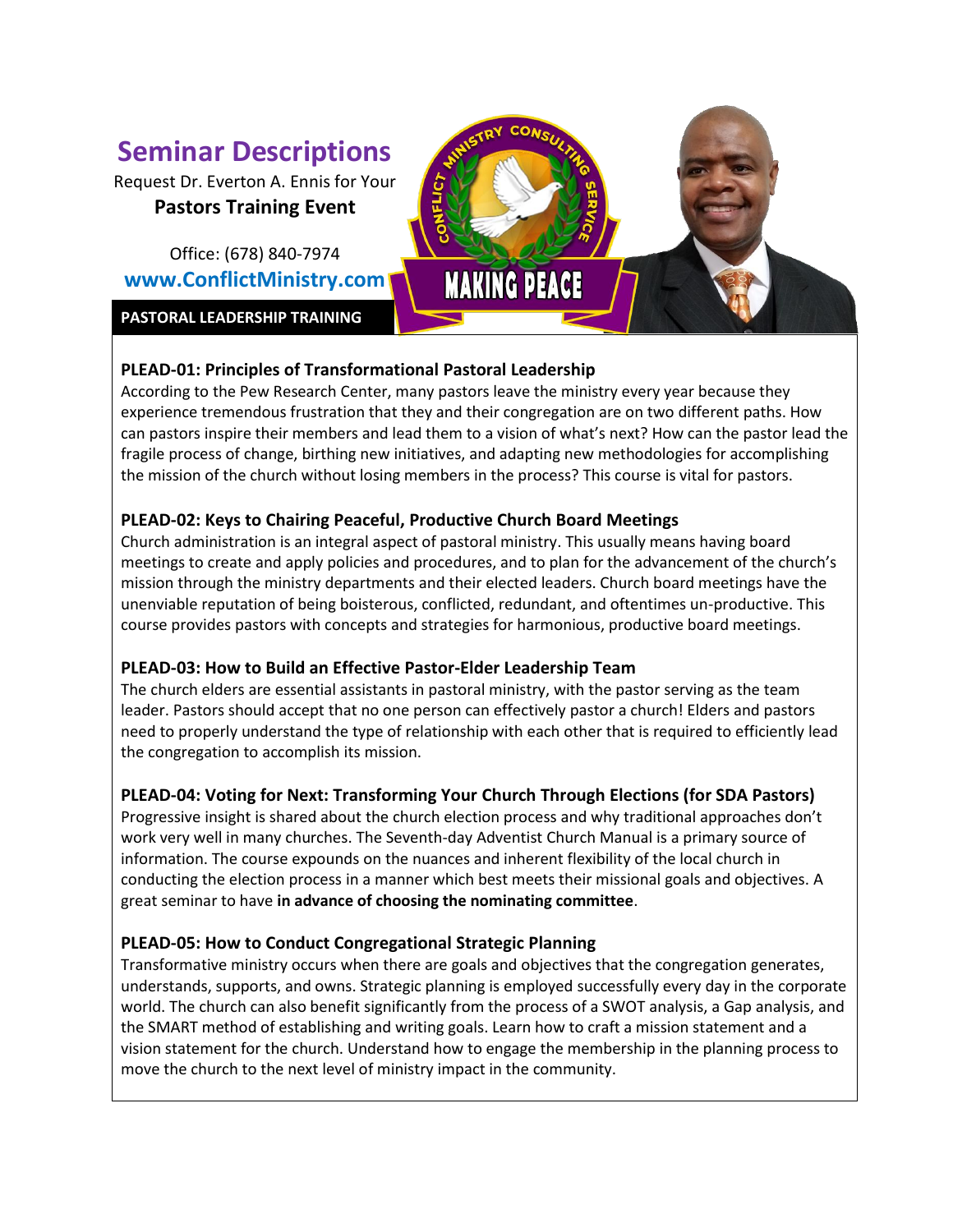#### **PLEAD-06: How to Minister Amid Congregational Power Structures**

Many pastors feel they are unable to accomplish the ministry laid on their hearts by God because of existing power structures in the church. This "church politics" is a leading cause of pastors walking away from the ministry. This course examines strategies for how the pastor can develop and deliver an impactful ministry, in-spite of the presence of church influencers who may not be early adopters or part of the early majority to embrace the vision.

## **PLEAD-07: Post-Covid, Cutting-Edge Ministry**

Covid-19 has been an experience unlike any that the modern church has ever faced. Some churches have been permanently closed. Others have been making a steady comeback. How can the local church survive the Covid-19 era? What must pastors and church do differently to make a full comeback and improve on the pre-Covid norms in an era of instant communication and media ministry? What will community members respond to nowadays? Highly interactive workshop.

### **CONGREGATIONAL CONFLICT**

#### **PCONF-01: The 30 Second P.A.U.S.E.**

The first 5-30 seconds of a confrontation or potential conflict are critical. How we handle the situation and manage our own conflict response in this abrupt and limited period of time could very well determine what our life will look like in the next 30 minutes or the next several years. Request the 30 Second P.A.U.S.E. for your pastors or congregational leaders today!

#### **PCONF-02: Famous Fallacies of Forgiveness – Why "Forgiveness" Isn't Working for Most**

One of the most talked about Bible teaching of Jesus is forgiveness. However, this course exposes several errors in the way this critical subject has been taught for generations, resulting in a state of unrepentance and allegations of unforgiveness in the church among Christians. An absolute shocker!

#### **PCONF-03: From Conflict Misery to Conflict Ministry**

Church conflict can be severely disruptive. Conflict need not be viewed as a distraction from ministry. Effectively dealing with conflict is ministry! God calls pastors to the "ministry of reconciliation" between man and his neighbor, and between God and man. This course teaches pastors how to acknowledge and release their fear of conflict and focus instead on improving their ministry of reconciliation. The pastor's own conflict style will help determine the eventual outcome of the conflict in the church. This is a ministry transforming seminar that focuses on the pastor's perceptions and attitudes toward conflict!

#### **PCONF-04: Navigating the Obstacle Course of Congregational Conflict**

Many congregations are suffering from recent or age-old conflict which suffocates the growth of the church. Too often, pastors are unfairly blamed for these conditions. Truth be told, most erosive conflict situations pre-existed the current pastor, and when thoroughly investigated, it can be shown that several pastors have had to deal with the same issues by the same members in that same church. While pastors are by no means automatically or completely exempt from being catalysts of conflict, this course presents an even-handed approach to resolving the issues than what is commonly practiced today.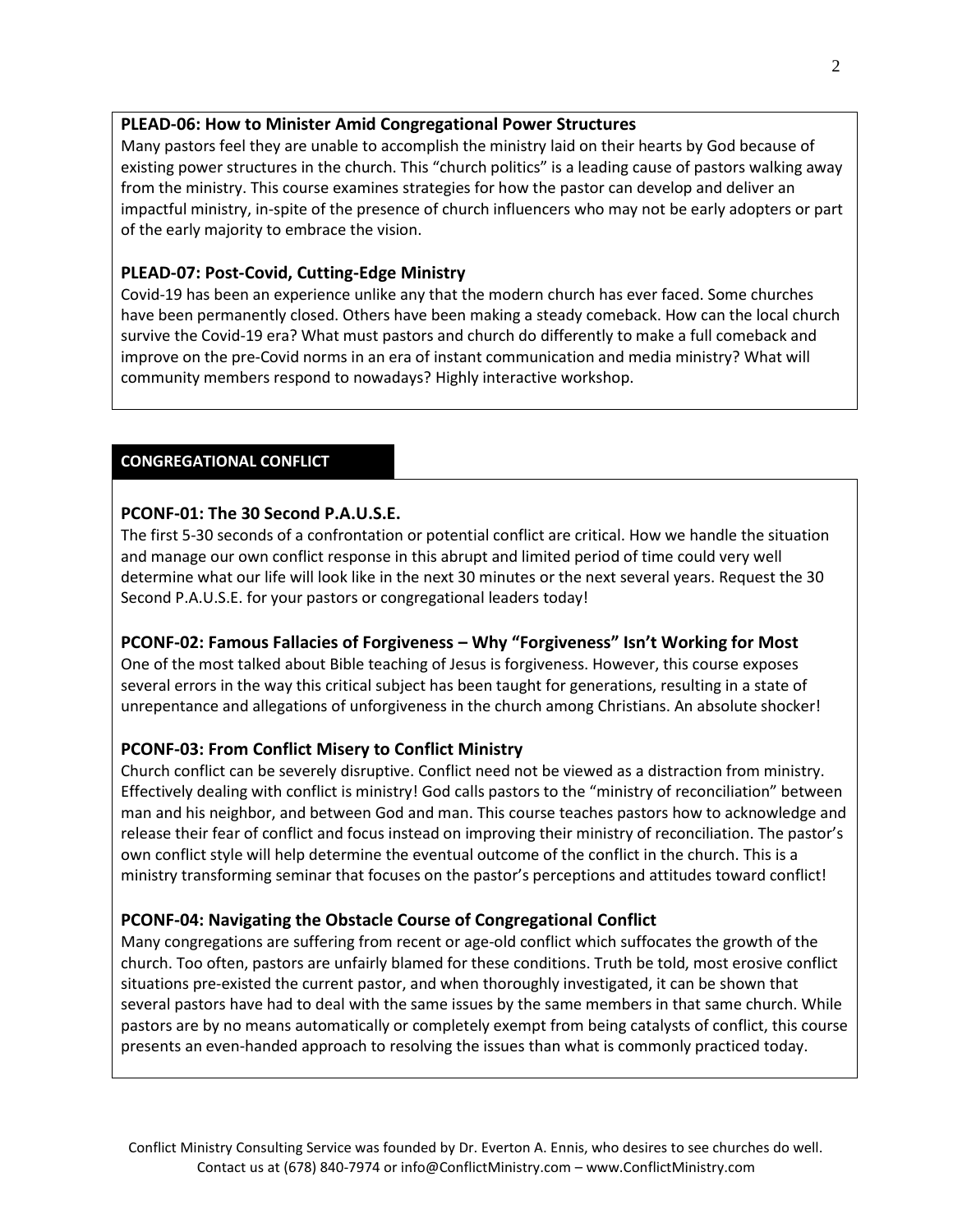#### **DISCIPLESHIP & CHURCH GROWTH**

#### **PDISC-01: A Strategy for Nurturing and Keeping New Members and Guests**

It happens every week, every month, and every year in churches. New people join, and in a short time, a large percentage of them simply go "missing" or attend inconsistently at best. While acknowledging the reality that every new member will not stay, this seminar examines key principles of disciple making that can make a significant difference in new member retention rates.

#### **PDISC-02: Let's Transition the Church! – An Honest Look at Church Growth Issues**

Many churches are plateaued or declining. What are the contributing causes, and how can they be successfully addressed to bring about needed transformation? Many churches are failing to fulfill their potential to impact their community for Christ. Participants will be equipped to be the change that will make the necessary difference in giving their local church renewed life.

#### **PDISC-03: A Pastoral Strategy for Reconnecting Disconnected Members**

Most church members designated as "missing" are not in fact missing. We know their address and phone numbers. It is illegal to call 9-1-1 and report a person "missing" if we in fact know their whereabouts. Why then do we refer to our members as missing when they still live in town? They are not missing but disconnected. This course teaches pastors how to implement a structured approach to discovering each disconnected member's personal challenge and provides guidance on how to setup an effective and sustained effort to reconnect with them.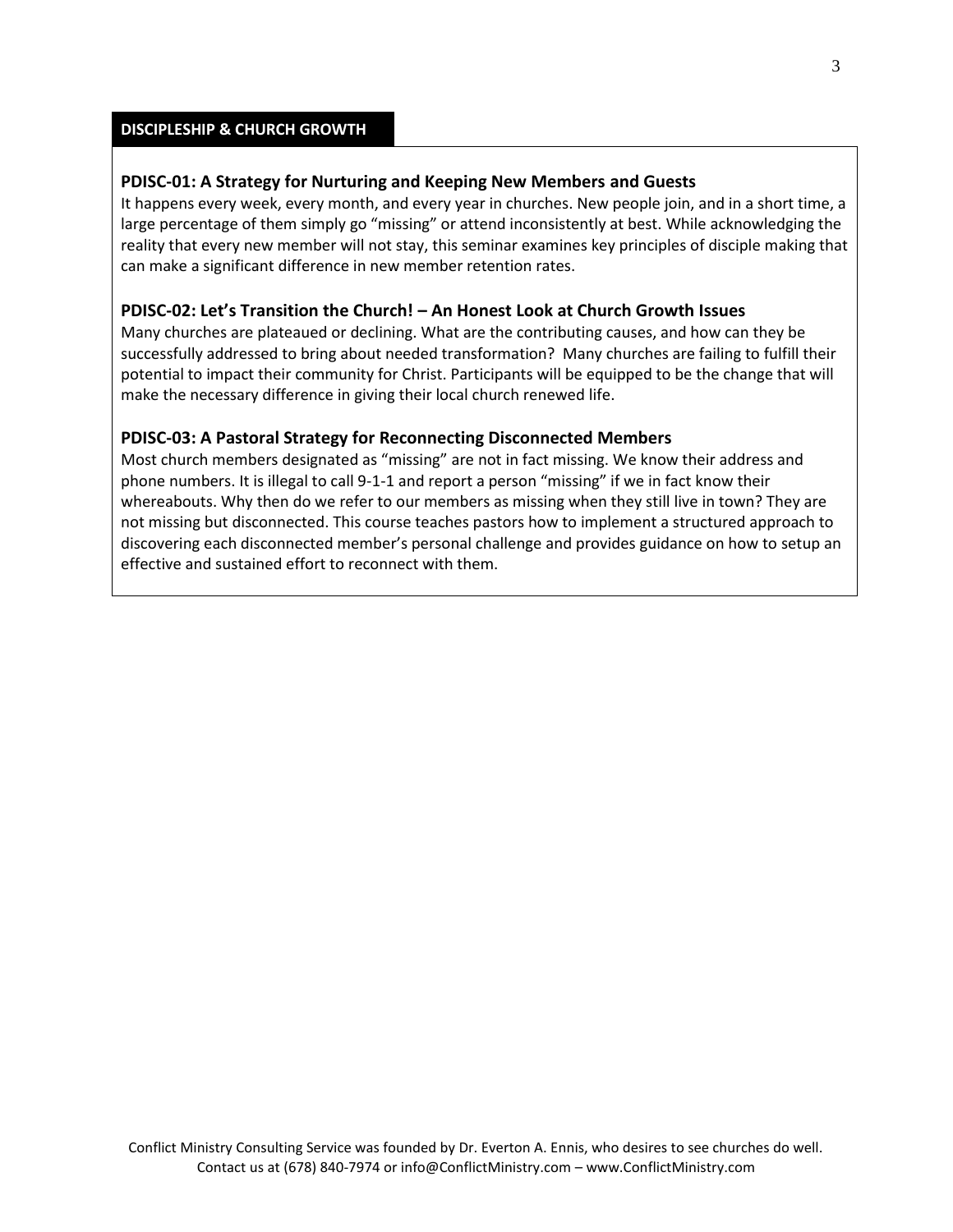# **Seminar Descriptions**

Request Dr. Everton A. Ennis for Your **Congregational Training Event**

Office: (678) 840-7974 **www.ConflictMinistry.com**

**CHURCH LEADERSHIP TRAINING**



# **CLEAD-01: Church Board and Ministry Leaders Orientation**

This workshop is designed to teach church officers how to operate as a unit, while discharging their individual ministry functions. It highlights the purpose of the Church, within the context of the official Mission Statement of the Seventh-Day Adventist Church. Subjects such as: Church Officers as Stewards of God's Business; the Fiduciary Responsibility of Governing Boards; the Importance of Teamwork; Principles of Spiritual Decision Making; Understanding Your Ministry Role, and the Church Manual (Policy, Protocol and Program) are discussed.

# **C-LEAD-02: Dynamics of Congregational Leadership: The Pastor-Elder Team**

This course examines texts that outline the qualifications for the office of Elder, but do not offer a comprehensive description of what elders are expected to do in the context of today's Church. This apparent vagueness may sometimes leave elders vulnerable to assuming roles and attitudes that run counter to the well-being of the congregation. Elders are essential assistants in pastoral ministry, with the pastor serving as the leader among equals. Pastors need to accept that no one person can pastor a church! Elders and pastors need to properly understand the type of relationship with each other that is required to efficiently accomplish the mission of the church.

# **C-LEAD-03: Strategic Leadership for Church Ministries & Committees**

Church officers will learn to appreciate and utilize best practices in servant leadership to empower and equip committee members to accomplish ministry goals harmoniously. The seminar exposes students to various leadership styles and concepts of teamwork and addresses critical aspects of group dynamics as related to the church context. The role of communication skills, personal conflict style, visioning, planning, and evaluating are examined against the backdrop of ministry success.

# **C-LEAD-04: Church Board Code of Conduct & Ethics**

Focuses on establishing policies that address and mitigate negative tendencies of Board members.

# **C-LEAD-05: Emotional Intelligence and the Work of the Church**

Emotional Intelligence "EI" is a vital part of getting along. Church work often spirals into conflict because of a lack of EI on the part of some church members. This course unpacks the meaning of EI and helps the student to appreciate the nuances of teamwork from the perspective of internal emotional stimuli.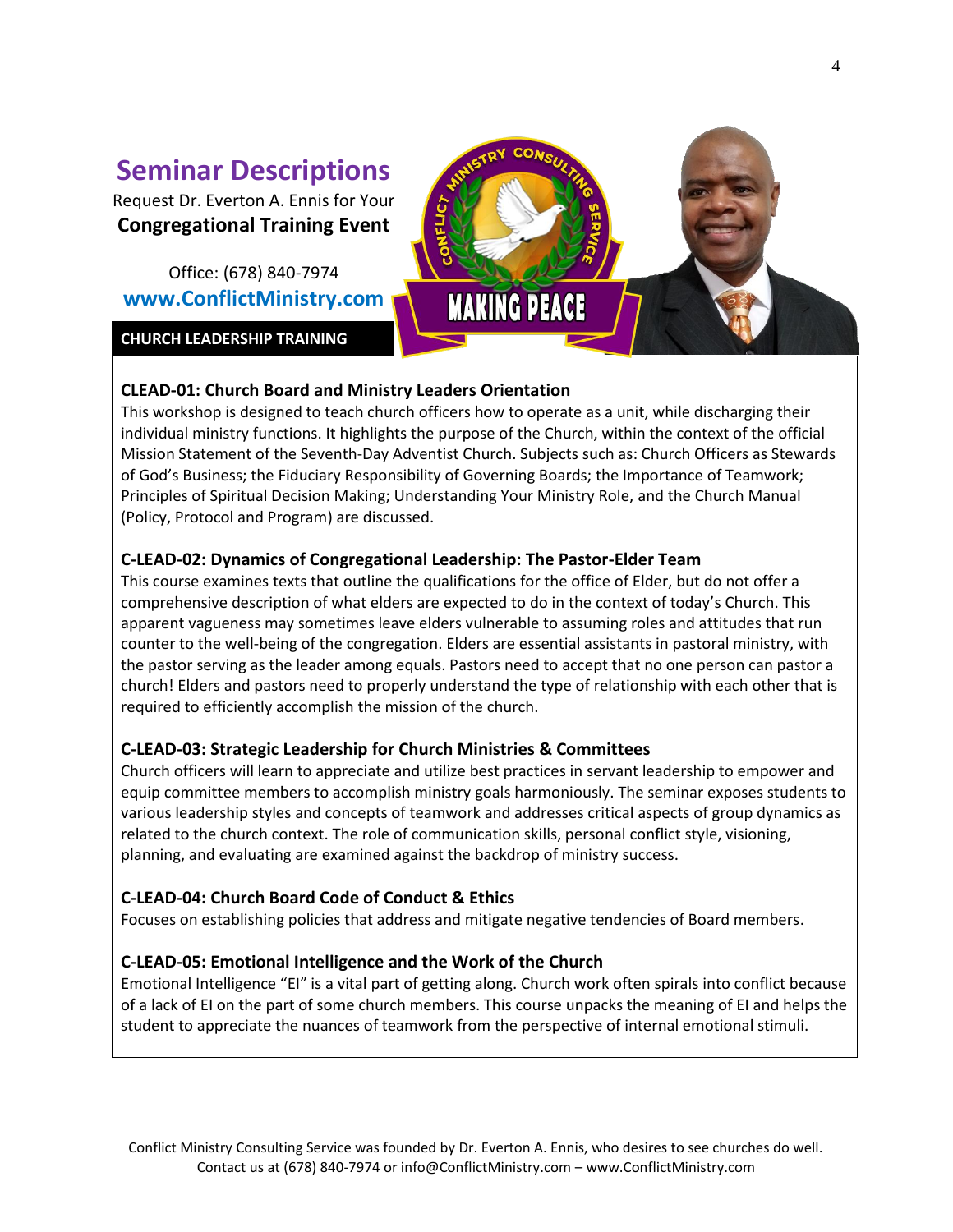#### **CONGREGATIONAL CONFLICT**

#### **CCONF-01: The 30 Second P.A.U.S.E.**

The first 5-30 seconds of a confrontation or potential conflict are critical. How we handle the situation and manage our own conflict response in this abrupt and limited period could very well determine what our life will look like in the next 30 minutes or the next several years. Request the 30 Second P.A.U.S.E. for your congregation today!

#### **CCONF-02: Church Conflict Basic Training for Elders**

This workshop examines the definition of conflict, and its causation in the congregational context. The ministry role of the church elder is explored from biblical and modern perspectives. Insight into how to develop a positive ministry partnership between pastors and elders, and how this essential relationship mitigates conflict in the local church is also shared.

#### **CCONF-03: Deference Due to the Pastor and Officers of the Church**

There is an aspect of Christian courtesy that is sorely lacking in many circles today, leading to the compromise of the church's witness to the world -- the spiritual discipline of deference to the pastor and other officers. Spiritual deference is a mission-critical characteristic of Great Commission congregations.

#### **CCONF-04: Dealing with Church Gossip**

Gossip anywhere is a destroyer of relationships but tends to be much more destructive in the congregational setting. Through gossip, Satan causes the work of God to be hindered by crippling conflict. Participants are taught how to deal with gossip by: Verifying the Content; Verifying the Context; Conducting the Personal Investigation; Being Sensitive to Characterization and Confronting and Correcting Evil Communication. This is a course for every church!

#### **CCONF-05: Healing the Wounds, Part 1**

This powerful seminar truly challenges every member of the church about congregational conflict resolution. It tugs at the heart, challenges the conscience of every participant, and inspires a new atmosphere of peacemaking and honesty in the church. The seminar is the first of a two-part presentation (presented in sequence) that examines the roles and responsibilities of the offended and the offender in the process of congregational conflict resolution.

#### **CCONF-06: Healing the Wounds, Part 2**

The seminar examines the roles and responsibilities of observers in the process of congregational conflict resolution. Case studies are utilized to illustrate the pain encountered and the victory assured in the throes of congregational upheaval. Key concepts show how every member (not just the Pastor) is responsible for making the church a safe place where people can have a true encounter with God. A truly awesome and soul-stirring seminar that promotes healing!

#### **CCONF-07: Navigating the Obstacle Course of Congregational Conflict**

Many congregations are suffering from recent or age-old conflict which suffocates the growth of the church. Too often, the blame is fixed, rather than the problem. Even more often, the blame is misplaced. This course exposes participants to the responsibilities of all concerned in biblical conflict resolution. Many congregations and pastors have benefited from this breakthrough seminar.